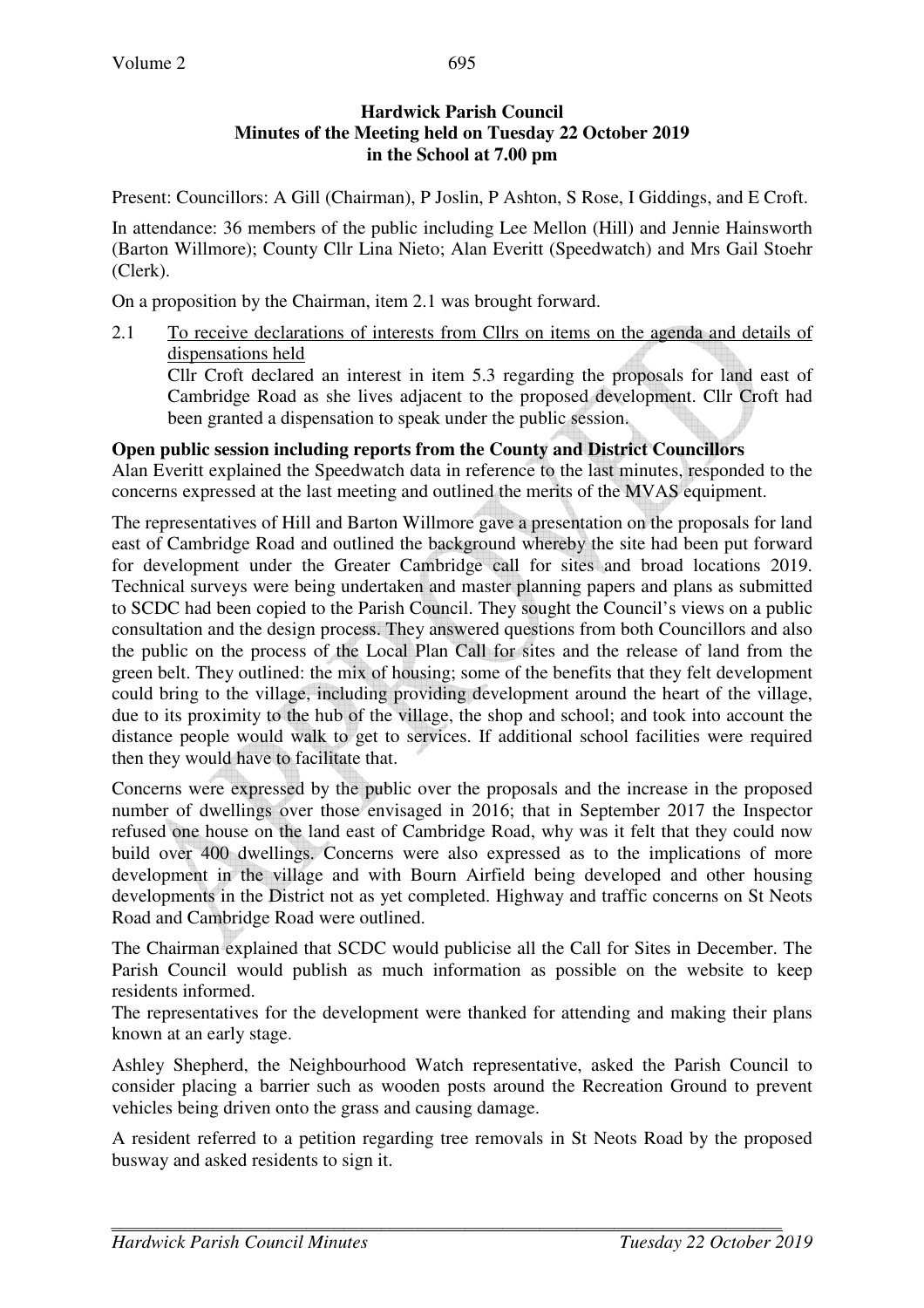Cllr Joslin declared an interest as a resident of St Neots Road and declared that she had signed the petition.

 Martin Cassey explained that he, on behalf of Hardwick and some other villages, was applying for a grant for time banking and requested Parish Council support by 1 November. It was explained that this would need to be an agenda item for the Parish Council to consider by which time it would be too late.

 At 7.58 pm, on a proposition by the Chairman, the order of business was varied and item 5.3 was brought forward.

 Cllr Croft, having previously declared an interest in this item, left the meeting at 7.58 pm.

# 5.3 Barton Willmore – land east of Cambridge Road

 RESOLVED, given that the proposals were still in the early stages, to wait until SCDC consult on all Call for Sites proposals, expected in December, and then respond to that consultation. (Prop AG, 2nd SR, carried with 5 in favour)

 RESOLVED that the Parish Council should continue to engage with Hill and Barton Willmore about their plans for the site and encourage them to engage in wider public consultation. (Prop SR, 2nd AG)

Cllr Rose left the meeting at 8.20 pm.

# **Open session (continued)**

A member of the public thanked Stefan Haselwimmer for organising the Climate Change meeting.

Cllrs Croft and Rose re-joined the meeting at 8.20 pm.

 County Cllr Lina Nieto reported that she would be opposing any Green Belt development and was applauded.

The majority of the members of the public left the meeting.

# **1. To approve apologies for absence**

Apologies were received from Cllr Wellbelove (out of parish) and from District Cllr Grenville Chamberlain (out of parish).

# **2. Declaration of interests**<br>2.1 To receive declarations

2.1 To receive declarations of interests from councillors on items on the agenda and details of dispensations held Taken earlier.

# 2.2 To receive written and grant any requests for dispensation as appropriate for items on this agenda

A dispensation had been granted by the Clerk to Cllr Croft to speak, ask questions and make representations under the public session at the start of the meeting, but dispensation was refused for Cllr Croft to vote on matters relating to the Barton Willmore proposals for the land east of Cambridge Road under the agenda item. Cllr Ashton left the meeting at 8.24 pm.

# **3. To approve the minutes of the previous meeting on 24 September 2019**

 RESOLVED that the minutes of the meeting on 24 September be approved and signed by the Chairman as a true record.  $(Prop\,PI, 2nd\,AG, unanimous)$ 

#### **4. Matters arising and carried forward from the last or previous meetings for discussion/decisions**

4.1 (4.6) Zero Carbon communities grant scheme – to consider whether to make an application next year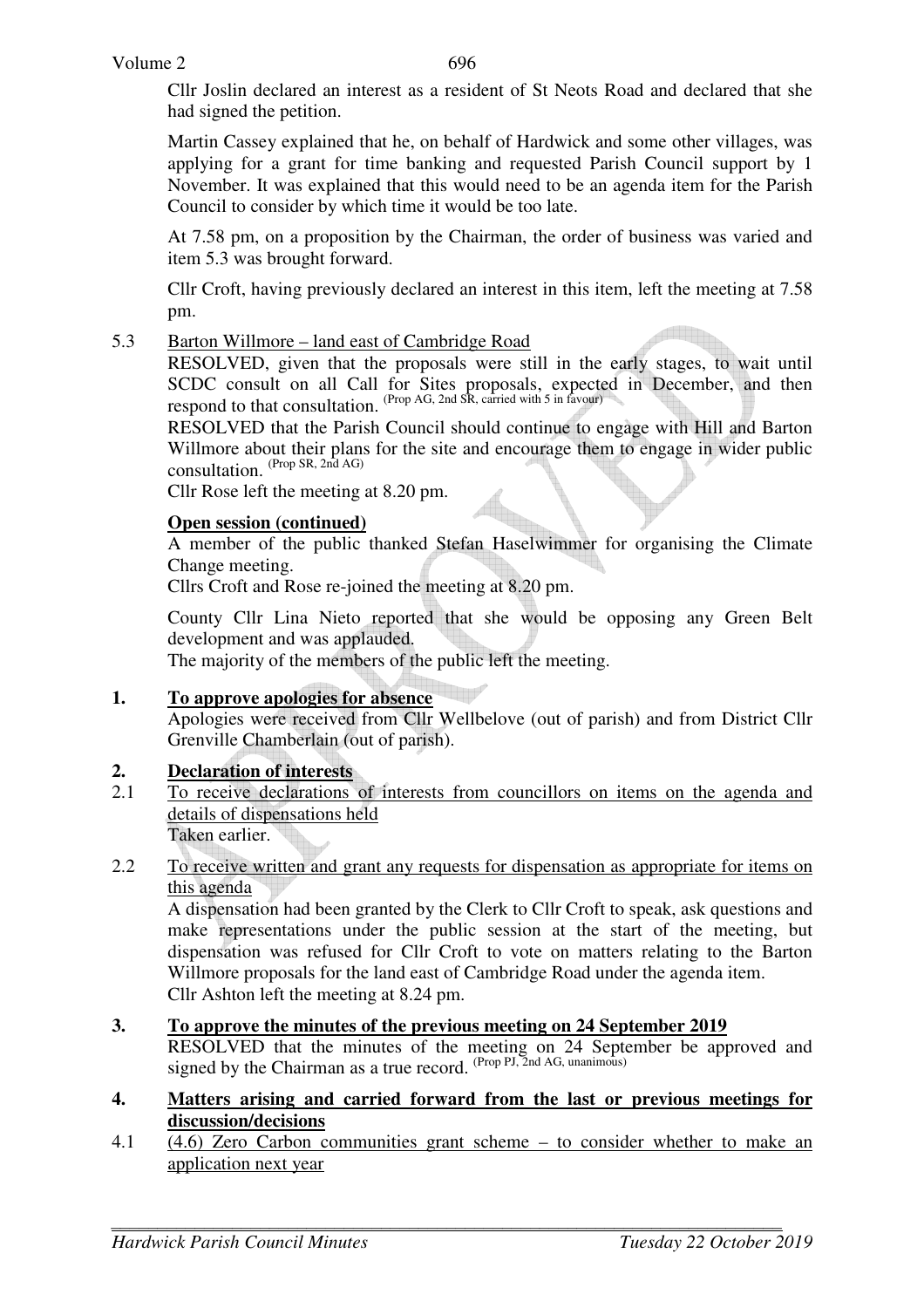#### Volume 2

697

RESOLVED to continue to work with the Hardwick Climate Action Group. (Prop EC, 2nd PJ, unanimous)

Cllr Ashton re-joined the meeting at 8.26 pm.

- 4.2 (4.4) Proposal that a Working Group be set up for Highways/Road Safety The proposal was withdrawn by Cllr Croft.
- 4.3 (5.4) Trees in Sudeley Grove and to consider if to commission a tree survey report RESOLVED to commission a tree survey for all Parish Council trees and to delegate to the Clerk to accept the best value quotation for the survey and to seek quotations for any works required arising from the trees survey. RESOLVED to seek quotes for suitable replacement trees if any trees need to be felled to a future meeting.  $(Prop PA, 2nd PI, 100)$
- 4.4 (5.6) Request for Tree Protection Order to consider plan if received RESOLVED, in response to the further information received, to ask SCDC to review the trees and consider whether a TPO is appropriate for the trees in that area. (Prop SR, 2nd IG, unanimous)
- 4.5 (8.2) To consider quotation for bird spikes at Egremont Road swings if received RESOLVED to accept the quotation from RPM for the sum of £65.00. (Prop AG, 2nd PJ, carried with 4 in favour, 1 against and 1 abstention)

#### **5. Correspondence/communications received**

- 5.1 Resident suggestion that the Parish Council acquire additional land for tree planting RESOLVED to consider opportunities for planting on existing Parish Council land and re-plant as trees are removed. (Prop AG, 2nd EC, unanimous)
- 5.2 Climate Change and Cambridgeshire Climate Emergency Discussed at the last meeting.
- 5.3 Barton Willmore land east of Cambridge Road Taken earlier.
- 5.4 SCDC S106 Agreement for Land at Grace Crescent to consider signing the indemnity agreements

 RESOLVED that Cllrs Ashton and Croft be appointed to sign the S106 indemnity agreements for the Community Facilities contribution and the Community Transport contribution. (Prop AG, 2nd PJ, unanimous)

RESOLVED to note that James Fisher of SCDC had told Cllr Ashton in principle Parish Councils may have reallocated money but the bus stop money was going to the County Council. However, it would be possible to look at the other S106 money and possibly reallocate it.

RESOLVED that Cllr Ashton should continue to discuss diversion of CCC funds to pay for the St Neots Road traffic calming. (Prop AG, 2nd PJ, unanimous)

5.5 Hardwick Pre-School – Request for financial support RESOLVED to approve a grant of £750.00 for repairs to the mobile building. (Prop IG, 2nd EC, unanimous)

#### **6. Planning Applications and Decision notices and tree works applications**

- 6.1 Planning applications received since the last meeting
- 6.1.1 S/3296/19/FL 121 Limes Road Single storey rear extension, single storey front and side extension, garage conversion RESOLVED to support the application. (Prop AG, 2nd PJ, unanimous)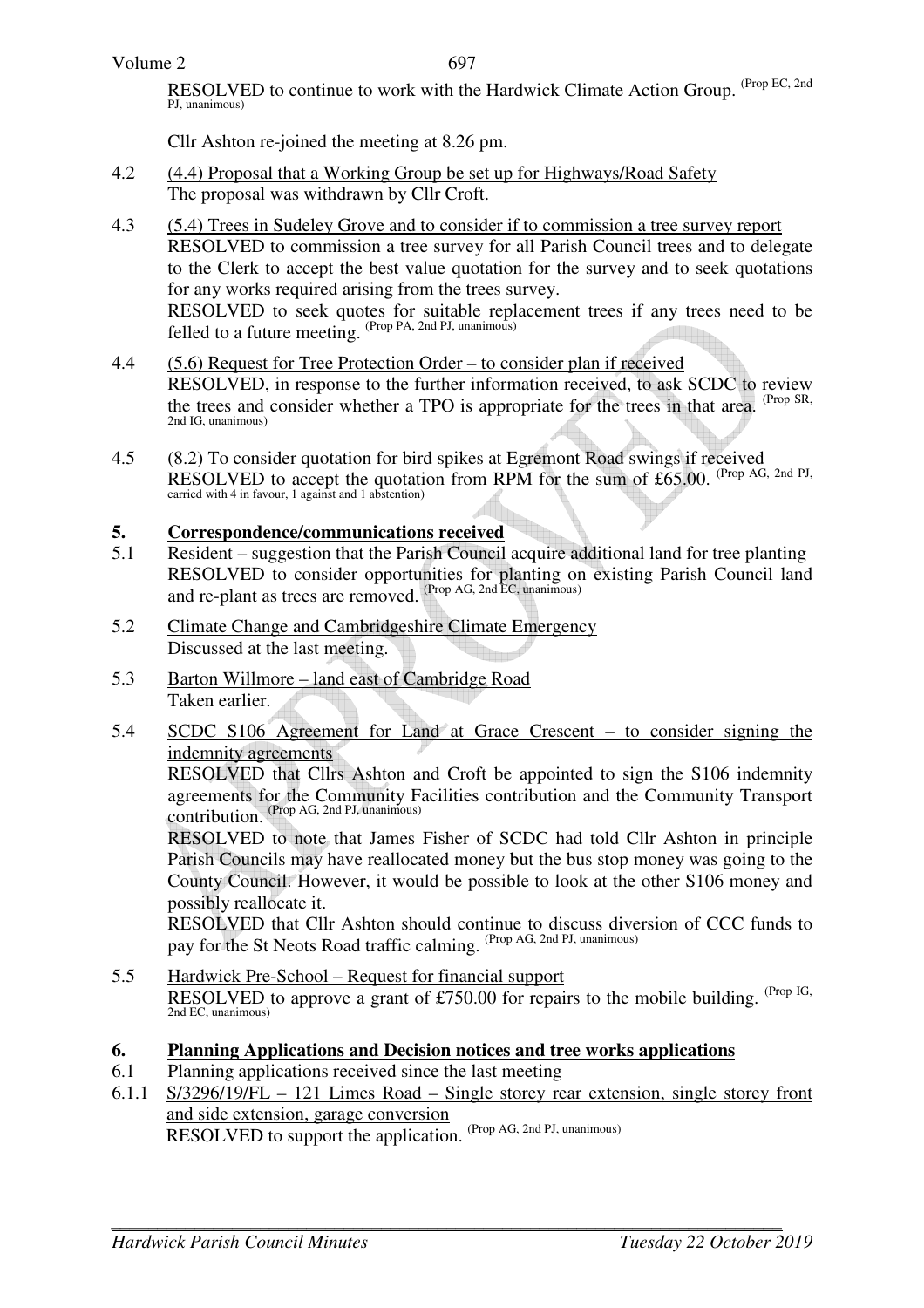Volume 2

- 6.1.2 S/3318/19/DC Land at the Rectory, 50 Main Street Discharge of Conditions 3 (Scheme of biodiversity enhancement), 4 (Arboricultural method statement and tree protection strategy), 5 (Materials), 6 (Foul water drainage) and 7 (Surface water drainage) pursuant to planning permission S/1719/18/FL RESOLVED to make no recommendation. (Prop AG, 2nd PJ, unanimous)
- 6.1.3 S/3541/19/FL 45 Meridian Close Single storey rear, side and front extension RESOLVED to make no recommendation. (Prop AG, 2nd PJ, unanimous)
- 6.2 SCDC Decision Notices
- 6.2.1 S/2413/19/FL 4 Portway Road Demolition of existing conservatory and removal of single storey covered area and erection of two storey rear extension and installation of solar panels to the new roof – Permission granted.
- 6.2.2 S/2944/19/FL 35 Ellison Lane Single storey front extension Permission granted.
- 6.3 Tree Works Applications
- 6.3.1 S/3606/19/TC 86 Main Street RESOLVED to delegate to Cllrs Gill and Joslin and the Clerk to request a copy of the survey report for Parish Council trees referred to in the application and respond to the tree works application. (Prop AG, 2nd PJ, unanimous)

# **7. Members reports and items for information only**

7.1 New Housing Developments and Planning Obligations Cllr Rose reported that the architects had produced concept plans for a public consultation meeting on 8 November.

The first properties had been sold at Meridian Fields.

There was no change to when the St Neots Road building funds were expected, i.e. 2021.

There were problems finding space for the Community Centre. It was suggested that this could be raised with Barton Willmore.

PEM given indication of £1750 for VAT advice which could be covered out of S106 funds.

7.2 Speedwatch

RESOLVED as the Speedwatch report was not published on the Speedwatch page of the website there was no need for it to also be sent to the Council as members could look at it on the website. <sup>(Prop AG, 2nd EC, unanimous)</sup>

Cllr Rose left the meeting at 9.14 pm and re-joined at 9.15 pm.

On a proposition by the Chairman, items 7.3 and 7.4 were taken together.

- 7.3 Village Plan report and to consider any action Taken earlier.
- 7.4 Proposal that the Parish Council discuss, in light of the village plan, what views the Council might want to put forward as important for the village in the next local plan RESOLVED to defer these items to the next meeting for consideration of what views the Parish Council might wish to put forward.
- 7.5 Proposal that the Council considers joining Cambridgeshire and Peterborough Against Scams Partnership RESOLVED to delegate to the Webmaster to decide what should be published.

**8. Finance, procedure and risk assessment**

8.1 To consider any quotes for urgent work required because of risk and Clerk's use of delegated powers